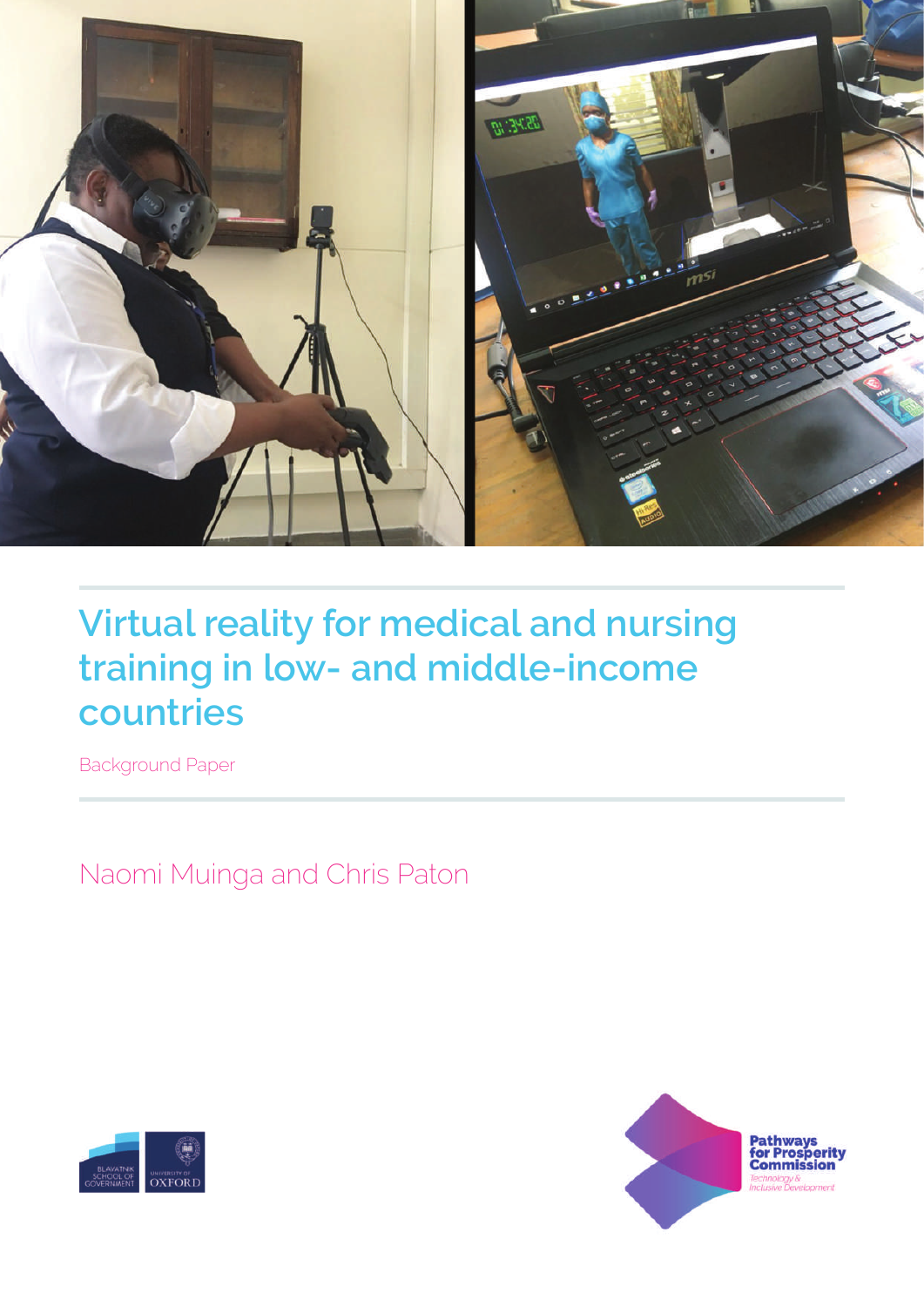Naomi Muinga BSc MSc, KEMRI- Wellcome Trust Research Programme, Nairobi, Kenya *and* Chris Paton BMBS BMedSci MBA FACHI FFCI, Nuffield Department of Medicine, University of Oxford, Oxford, UK

Background Paper 25 January 2019

The Pathways for Prosperity Commission on Technology and Inclusive Development is proud to work with a talented and diverse group of commissioners who are global leaders from government, the private sector and academia. Hosted and managed by Oxford University's Blavatnik School of Government, the Commission collaborates with international development partners, developing country governments, private sector leaders, emerging entrepreneurs and civil society. It aims to catalyse new conversations and to encourage the co-design of countrylevel solutions aimed at making frontier technologies work for the benefit of the world's poorest and most marginalised men and women.

This paper is part of a series of background papers on technological change and inclusive development, bringing together evidence, ideas and research to feed into the commission's thinking. The views and positions expressed in this paper are those of the author and do not represent the commission.

#### Citation:

Muinga, N., and Paton, C. 2019. *Virtual reality for medical and nursing training in low- and middle-income countries.*  Pathways for Prosperity Commission Background Paper Series; no. 25. Oxford, United Kingdom.

www.pathwayscommission.bsg.ox.ac.uk @P4PCommission #PathwaysCommission

Cover image © Naomi Muinga



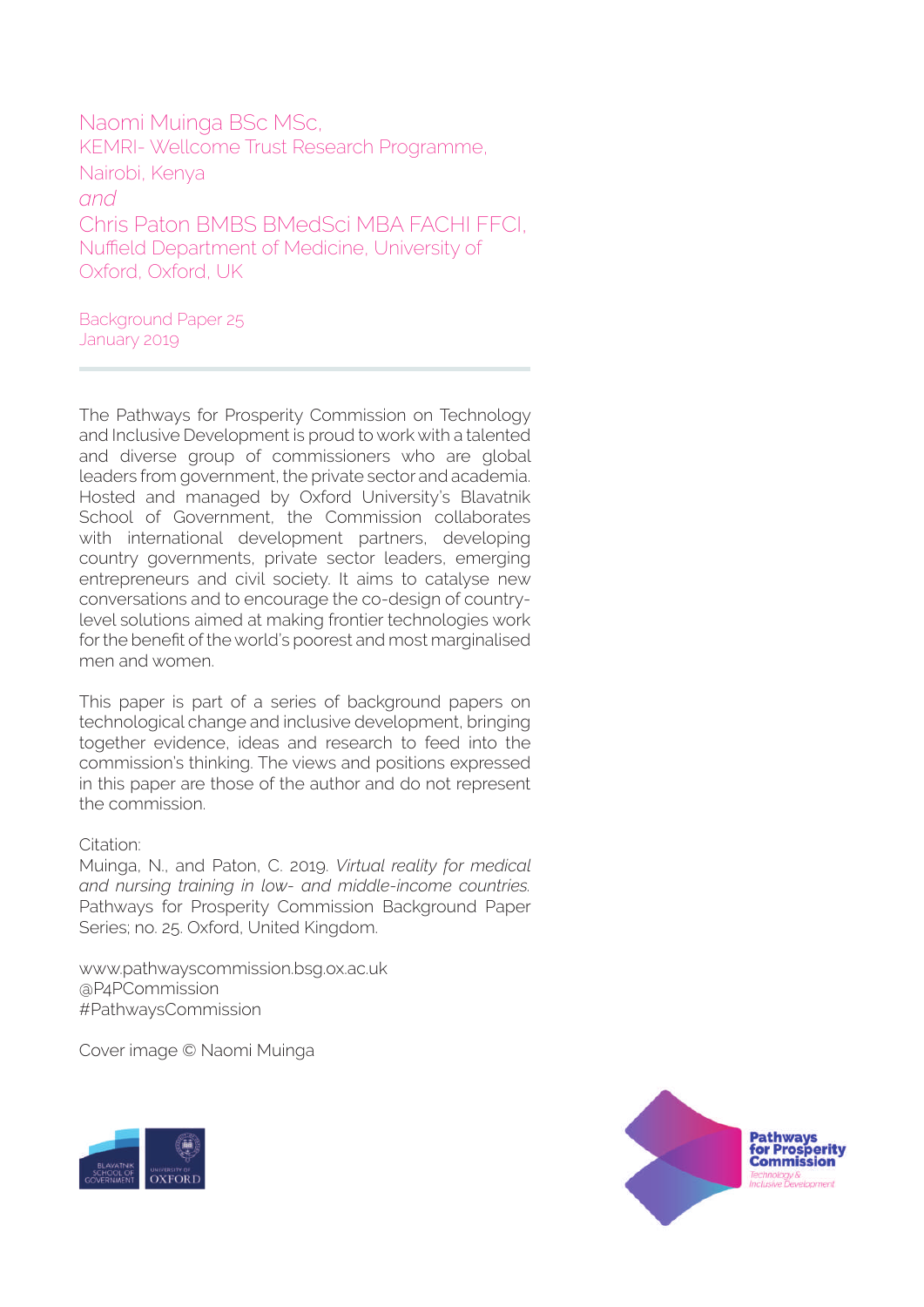#### Abstract

This paper reviews the potential for the use of new low-cost Virtual Reality (VR) technology for conducting medical simulation training in low- and middle-income countries (LMICs). VR has been used in medical simulation training for many years but has traditionally been very expensive and requiring large machines that would be difficult to set up and maintain in LMICs. However, new advances in computer technology have enabled a new generation of consumer-focused VR hardware that offers the potential for implementation in LMICs. Our research team based in Oxford and Kenya developed a VR training scenario for the Life Saving Instruction for Emergencies (LIFE) project. We tested LIFE:VR with healthcare workers in Kenya to establish the potential feasibility and acceptability of low-cost VR for medical simulation training. We found that healthcare workers were enthusiastic about the approach but the systems we tested had a number of technical limitations such as requiring powerful laptop computers and the installation of laser tracking base-stations that would limit scale up. However, newly announced hardware from major VR manufacturers appear to address these technical issues and will continue to reduce the costs of devices increasing the potential for wider adoption in LMICs.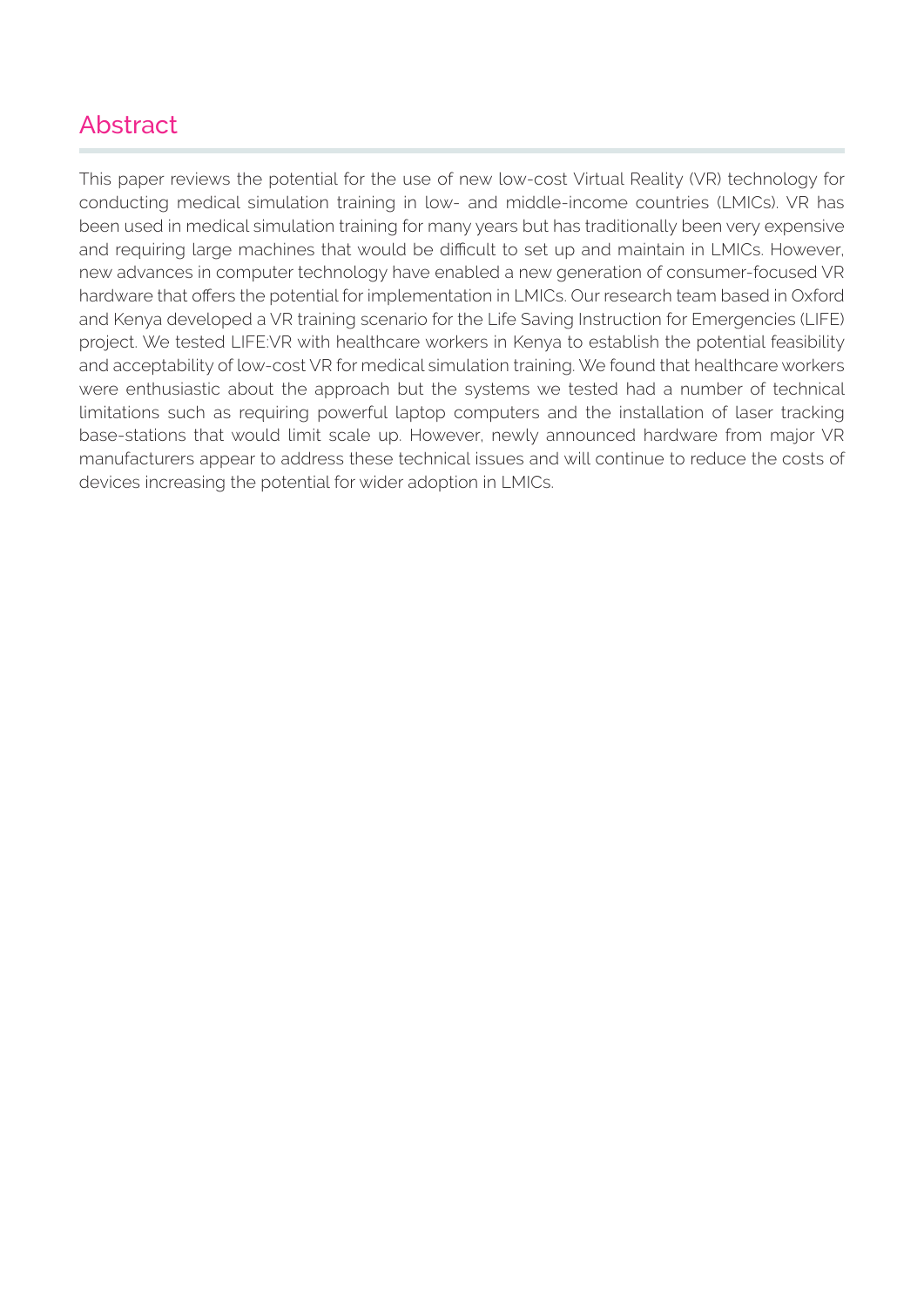# Table of Contents

| Background                                     |                |
|------------------------------------------------|----------------|
| Life-saving Instruction for Emergencies (LIFE) |                |
| LIFE:Mobile                                    | $\overline{A}$ |
| LIFE:VR                                        | 5              |
| LIFE: VR neonatal resuscitation scenario       | 5              |
| LIFE:VR in Kenya                               | 6              |
| Feedback from users                            | 6              |
| Challenges                                     |                |
| Conclusion                                     |                |
| References                                     |                |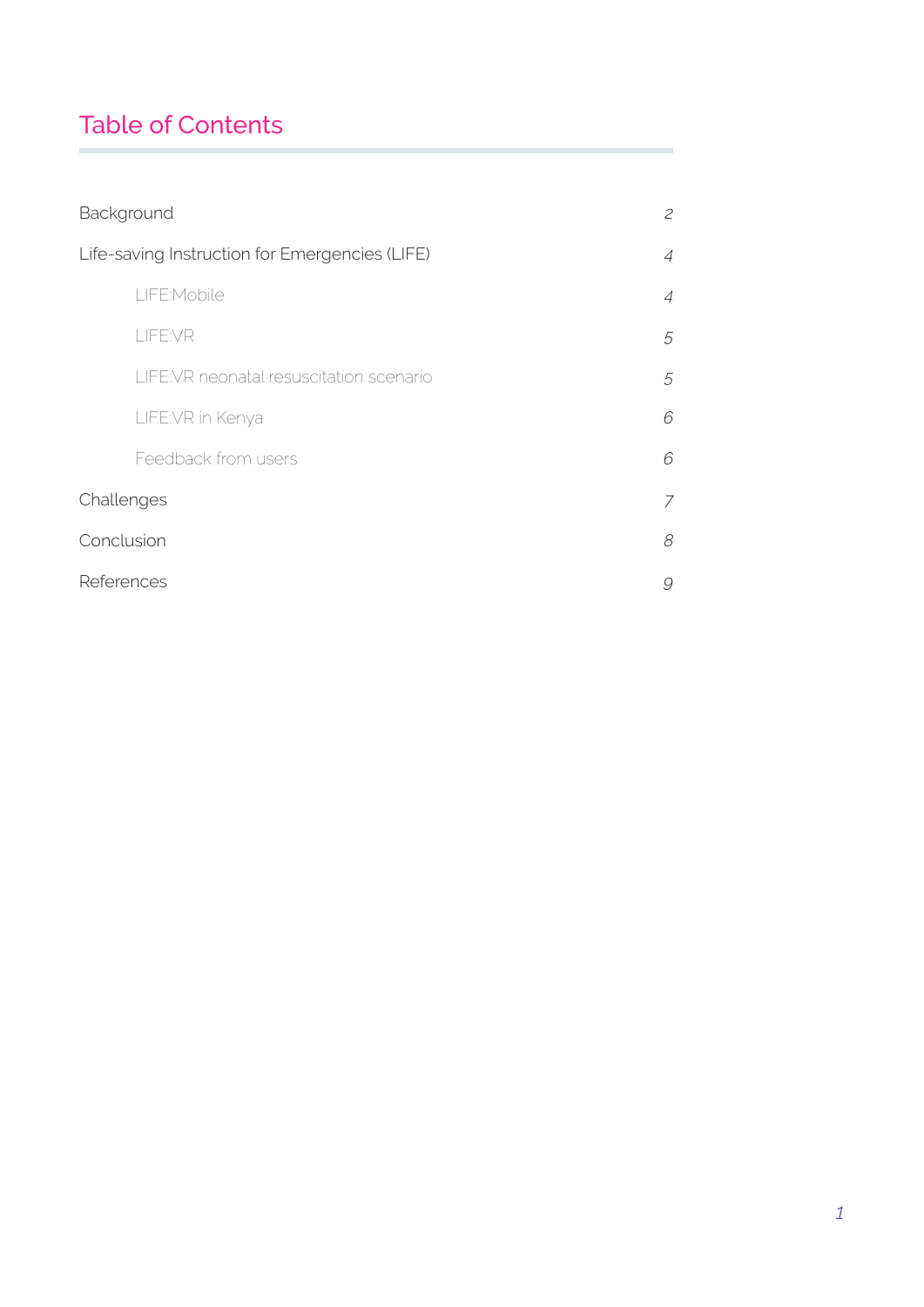## **Background**

Approximately 1 million children die in their first month of life in low- and middle-income countries (LMICs). The World Health Organization (WHO) estimates that two-thirds of these children could be saved if the healthcare workers who look after them had adequate training and resources [1]. In highincome countries such as the UK, healthcare workers are trained in the management of medical emergencies by conducting simulation training. This involves working in groups in a simulation training 'lab', enacting the step-by-step procedures needed to save a life. Instead of a real patient, trainees use plastic mannequins as patients. However, they use real medical equipment and the lab is often laid out in the same way as a real hospital ward. This type of training is effective at preparing healthcare workers for emergencies, but it is expensive and requires trained personnel, medical equipment and training facilities [2, 3]. To roll out simulation training in LIMCs, even using minimal equipment and low-cost mannequins, would costs millions of pounds every year for each country [4].

To overcome these challenges, virtual reality (VR) has been proposed as a lower-cost alternative to face-to-face simulation training. VR systems create a highly realistic computer-based threedimensional (3D) environment in which a student can learn. Trainees use a head-mounted display and handheld controllers to allow them to interact with virtual objects [5].

VR has been used in the military and for surgical training for many years [6], but these first-generation VR simulators are very expensive and use large machines that would be difficult to set up and operate in an LMIC context. However, recent innovations developed for the mobile phone industry – such as high-resolution displays and advanced graphics processing units (GPUs) – have enabled a new kind of VR technology that could scale simulation training at much lower costs in LMICs. Using these mobile phone components, companies such as Oculus (acquired by Facebook in 2014) and HTC, have built a new generation of VR headsets that offer significant potential for improving medical simulation training.

This next-generation VR technology was designed primarily for the entertainment industry and, more specifically, for the gaming industry. However, in recent years, research groups and start-up companies have begun to apply this new technology for medical training and clinical practice. The use of VR in medical training has the potential to overcome barriers that exist with traditional face-to-face simulation sessions that require both the learner and trainers to be present in the same room. Using VR over the internet has the potential to connect students who are separated geographically from skilled trainers. This is especially important for places where it is not feasible to travel large distances for the sole purpose of training. It also allows for skilled trainers to mentor and provide support in locations that would have otherwise been impossible to visit.

We know from studies conducted with first-generation VR simulators that using 3D graphics offers an effective learning experience for procedures such as performing surgery or operating a piece of medical equipment [7-9]. However, the expensive simulators used in these studies are housed at training facilities rather than with individuals. This means that healthcare workers have limited opportunities for training, particularly in LMICs and rural areas. Also, these types of simulators most often provide a solitary experience and do not train people to work as a team. Nor do they allow workers training simultaneously to communicate with one another.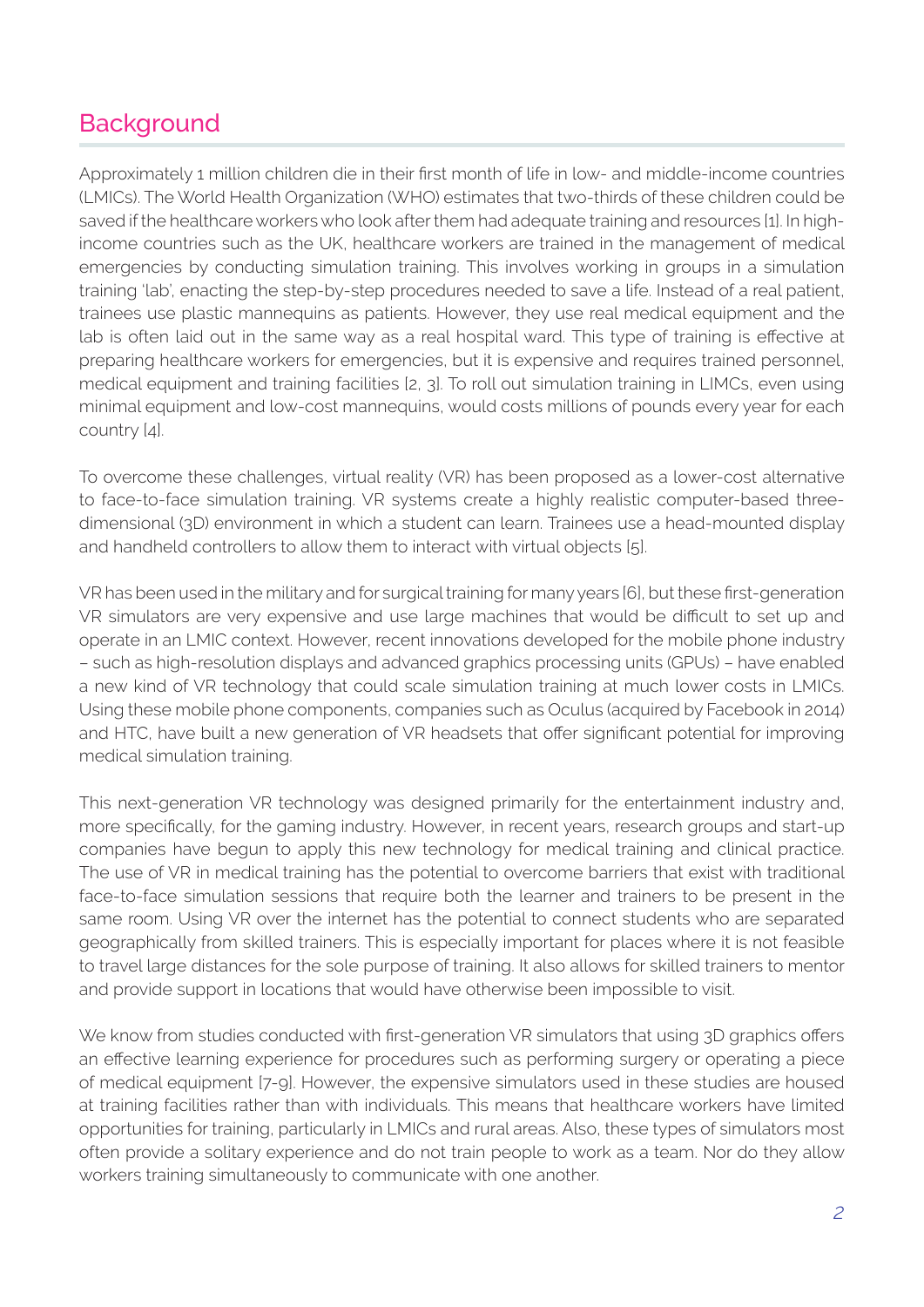Universities in high-income countries are now using next-generation VR headsets to teach students various aspects of clinical medicine. This is often in a partnership between a teaching institution, a hospital and, at times, one of the new VR headset manufacturers such as HTC [10, 11]. To date, the new VR approaches have predominantly been used for surgical training [5]. An example of VR application in surgical education is Surgical Theater.<sup>1</sup> This is a visualisation platform that has been deployed at several academic hospitals. It enables patients and surgeons to step into a VR reconstruction of a patient's anatomy. The National University of Singapore, Yong Loo Lin School of Medicine has been using VR for basic science education. The university has been testing a system called Virtual Interactive Human Anatomy which allows students wearing a VR headset to explore the anatomy of a human body [12].

Next-generation VR is also being used in LMIC settings. In Zambia, a project proposes to compare traditional versus virtual simulation enhanced training for surgical training [13]. To do this, the project set up a VR simulation of a surgical procedure to pre-train surgical trainees. It allowed them to acquire the psychomotor skills, sensory acuity and, to a lesser extent, cognitive planning required to achieve the surgical dexterity necessary to perform cervical cancer surgery. The project is now in field testing after beta testing in laboratory conditions.

<sup>&</sup>lt;sup>1</sup> See www.surgicaltheater.net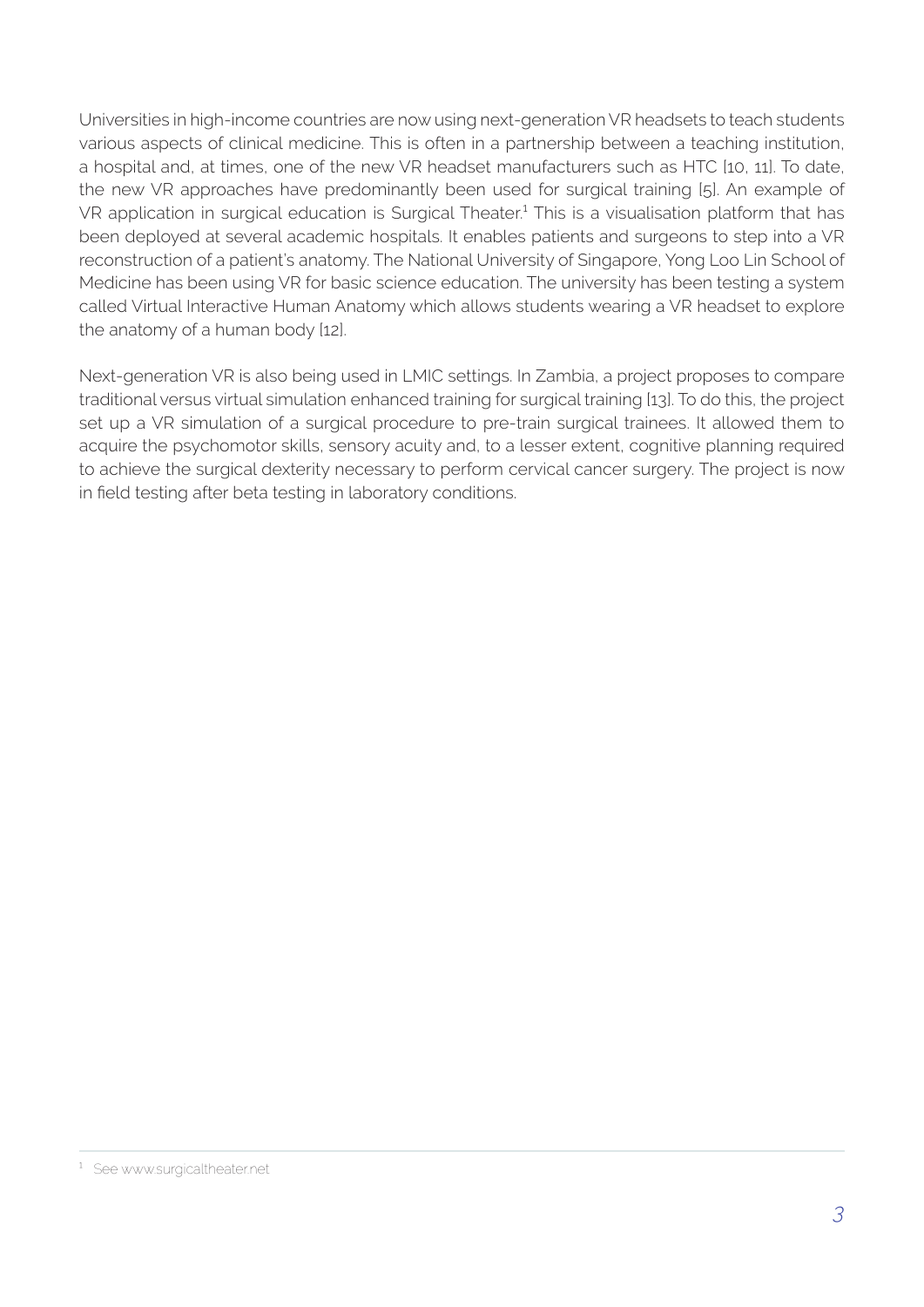# Life-saving Instruction for Emergencies (LIFE)

Our research group, based in Oxford and Kenya, has also begun to explore using low-cost VR for healthcare worker education. We developed Life-saving Instruction for Emergencies (LIFE) to allow more health workers access to high-quality training and to overcome the challenge of dispersed medical and nursing training across Kenya. We have developed a mobile and VR platform to teach health workers how to manage medical emergencies – initially to provide training in caring for very sick newborn babies and children. LIFE evolves the scenario-based teaching model that is used in a face-to-face training approach (Emergency Triage, Assessment and Treatment plus admission care, ETAT+ [14, 15]). ETAT+ has already been used to train more than 5,000 healthcare workers and 2,000 medical students across Kenya, Uganda, Rwanda, Zimbabwe, Zambia, Malawi, Tanzania, Sierra Leone and Myanmar. It is now part of the undergraduate medical training curriculum in medical schools in Nairobi, Kampala and Kigali [16]. The ETAT+ training is usually delivered over a period of between three and five days.

The LIFE platform uses the concept of 'serious gaming' or 'educational gaming' to deliver training to health workers. Serious games are video games with a specific applied purpose other than entertainment – such as trying to improve health outcomes [17]. The rationale for using serious gaming is that emergency care training should enable health workers to follow highly structured care pathways (or algorithms) that are similar to the structure of computer games. Key pieces of information (cues) sought at each step determine the correct actions to perform. Executing cueresponse sequences perfectly, rapidly and automatically demonstrates mastery and supports effective care. However, the frequent rehearsal this requires is difficult and expensive to achieve in face-to-face training. Using a gaming approach aims to make the repetition of the training more enjoyable and engaging than is possible using more straightforward quizzes, videos or textual information.

### LIFE:Mobile

The initial version of the LIFE platform was not designed for VR. It uses Android and iOS smartphones and comprises a scenario-based 3D mobile game that is highly interactive. The first LIFE scenario for LIFE:Mobile was developed to help train health workers to manage neonatal resuscitation. It is currently being rolled out in Kenya.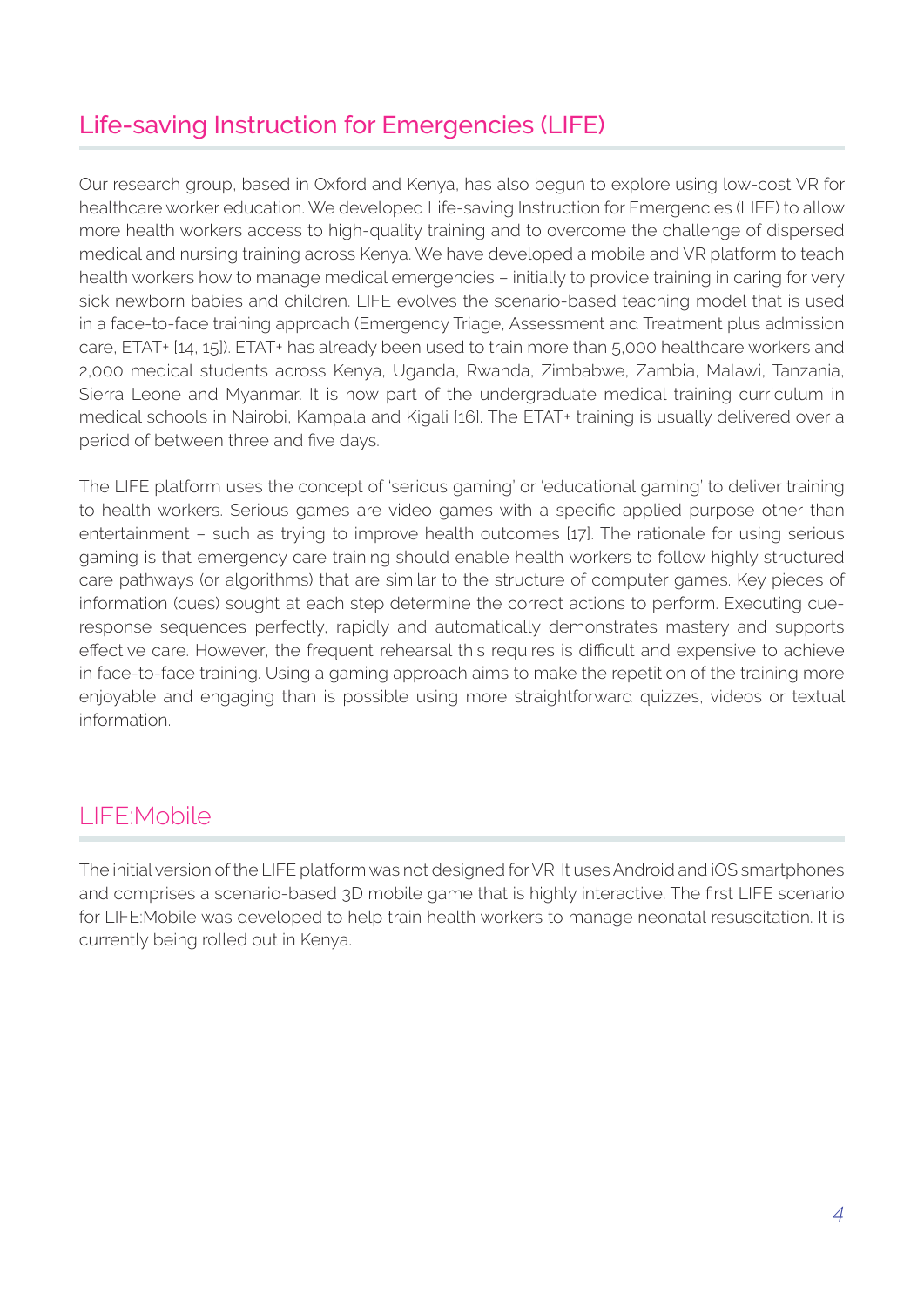## LIFE:VR

LIFE:VR was developed in partnership with VR Education and uses the Engage platform, a digital education and corporate training platform with the core objective to provide students, educators and corporate trainers globally with an alternative to typical physical institutes or expensive onsite simulated training. The Engage platform enables meetings, classes, private lessons and presentations with people from all around the world in a safe virtual multi-user environment. VR Education achieves this by partnering with educational institutes and corporate trainers and VR and augmented reality (AR) hardware manufacturers to package tailor-made solutions for corporate and simulated training such as safety and medical training.

LIFE:VR was established through an informal partnership with VR Education, University of Oxford and HTC. A neonatal resuscitation module was developed based on ETAT+ training that is already being used to train health workers in developing countries. The neonatal resuscitation training module is available through the Engage education platform and can be downloaded for free. HTC provided the LIFE project with VR equipment that comprises a HTC Vive™ VR headset, hand controllers and base stations to enable users in Kenya to test the module.

#### LIFE:VR neonatal resuscitation scenario

The neonatal resuscitation scenario begins with a newborn baby that is not breathing. The baby is placed on a Resuscitaire® (a baby warmer) in a ward that depicts a typical delivery room in a lowand middle-income setting. All the necessary equipment is placed within reach of the student. There is a virtual teacher in the room who asks the student to perform tasks to help the baby breathe. In the scenario, the baby needs basic resuscitation. The learner uses a bag and mask device and is expected to follow the steps required for a simple resuscitation. If they perform a step incorrectly, the virtual trainer gives them appropriate feedback before allowing them to proceed to the next action. If a task is performed correctly, the learner receives positive feedback and proceeds to the next step. On successful resuscitation, the learner can see the newborn baby start to move and cry. The resuscitation scenario is timed to emphasise to the learner that time is of essence. The scenario provides a risk-free environment for a learner to practise the steps required to resuscitate a newborn baby.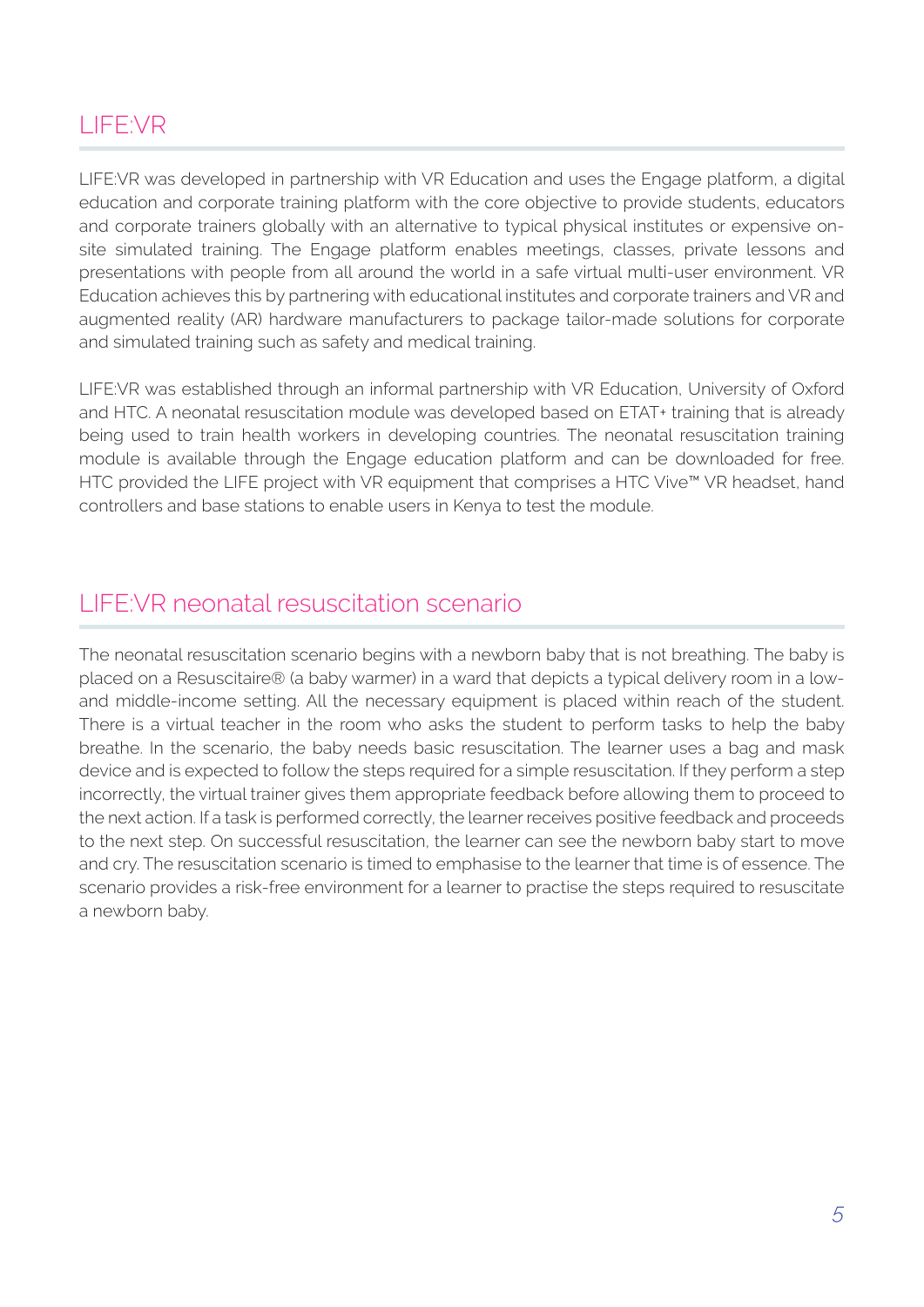# LIFE:VR in Kenya

The LIFE team set out to collect views from users in Kenya while evaluating the LIFE platform. Users were asked to try out the LIFE:VR neonatal resuscitation module and to give their views on the module and how it might fit in with the teaching landscape in Kenya. We gathered these views informally and observed how the users interacted with the equipment and the training session. Views were collected from paediatricians, pre-service and in-service nurses and lecturers in universities in Nairobi, Kenya.

#### Feedback from users

LIFE:VR neonatal resuscitation was received with a lot of excitement from both practising and teaching paediatric trainers and students. The educators felt that the VR set-up provided a realistic environment where students can learn practical skills. The learners felt that this would give them an opportunity to practise their skills. They also gave feedback on how the scenario could be improved – for example, by expanding the scenario to include more steps (such as preparing the room), using the timer for reinforcing specific actions at appropriate times, and proving additional visual feedback, such as the rate the user is providing ventilation breaths to enable real-time correction of their technique.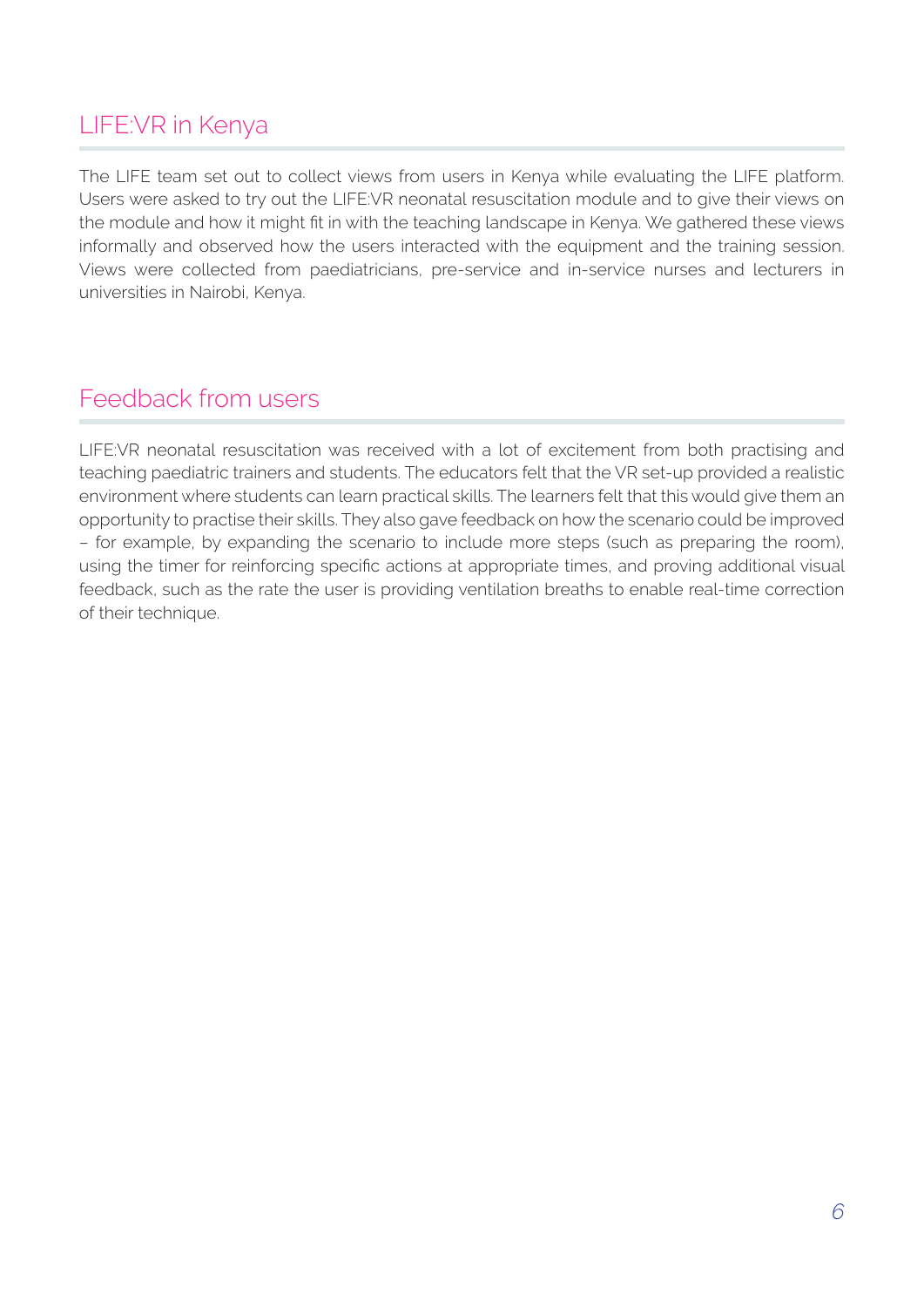# **Challenges**

The introduction of any new equipment or technology is often faced with challenges. Table 1 highlights some of the challenges encountered.

#### Table 1:

|                                       | Challenge                                                                                                                                                                                                                                                                 | Discussion                                                                                                                                                                                                                                                 |
|---------------------------------------|---------------------------------------------------------------------------------------------------------------------------------------------------------------------------------------------------------------------------------------------------------------------------|------------------------------------------------------------------------------------------------------------------------------------------------------------------------------------------------------------------------------------------------------------|
| VR hand controllers                   | Some learners' resuscitation of<br>the baby was affected by their<br>ability to use the hand<br>controllers and interact with the<br>virtual equipment.                                                                                                                   | Repeat users were able to<br>resuscitate the baby on the<br>second attempt. This points to<br>the fact that, once a learner<br>has been able to acclimatise<br>to the equipment, they are<br>able to go through the module<br>successfully.                |
| Physiological issues                  | A very near-sighted participant<br>found it very difficult to use the<br>headset. The individual could not<br>complete the module because of<br>nausea or headache experienced<br>when wearing the headset.                                                               | This is a well-documented<br>problem on the use of VR<br>equipment and it is expected<br>that this problem can be<br>overcome with improvements<br>in technology [18].                                                                                     |
| Set-up favours right-<br>handed users | During the tests, it was<br>discovered that the set-up<br>favoured right-handed users<br>more than left-handed users.                                                                                                                                                     | While this was not the<br>developer's intention, it only<br>emerged when left-handed<br>users found it more difficult to<br>interact with the equipment -<br>they were forced to use their<br>less-dominant right hand to<br>perform the ventilation task. |
| Cost of equipment                     | Users were concerned about the<br>cost of equipment and the type<br>of technical support required for<br>a VR set-up within a teaching<br>institution in the longer term.<br>The current set-up requires<br>powerful computer and VR<br>equipment.                        | The cost of headsets is<br>decreasing.<br>Availability of new stand-alone<br>headsets might drive down this<br>cost by eliminating the need<br>for a<br>computer or laptop.                                                                                |
| Internet<br>requirement               | The current set-up requires a<br>reliable internet connection. This<br>is most likely available in most<br>urban areas in Kenya.<br>So far, we have not encountered<br>difficulties in setting up the VR<br>scenario at training institutions<br>or conferences in Kenya. | This challenge will become<br>more apparent when attempts<br>are made to connect more<br>remote training centres with<br>urban ones, or across<br>continents.<br>Advances in internet<br>infrastructure and penetration<br>will improve the situation.     |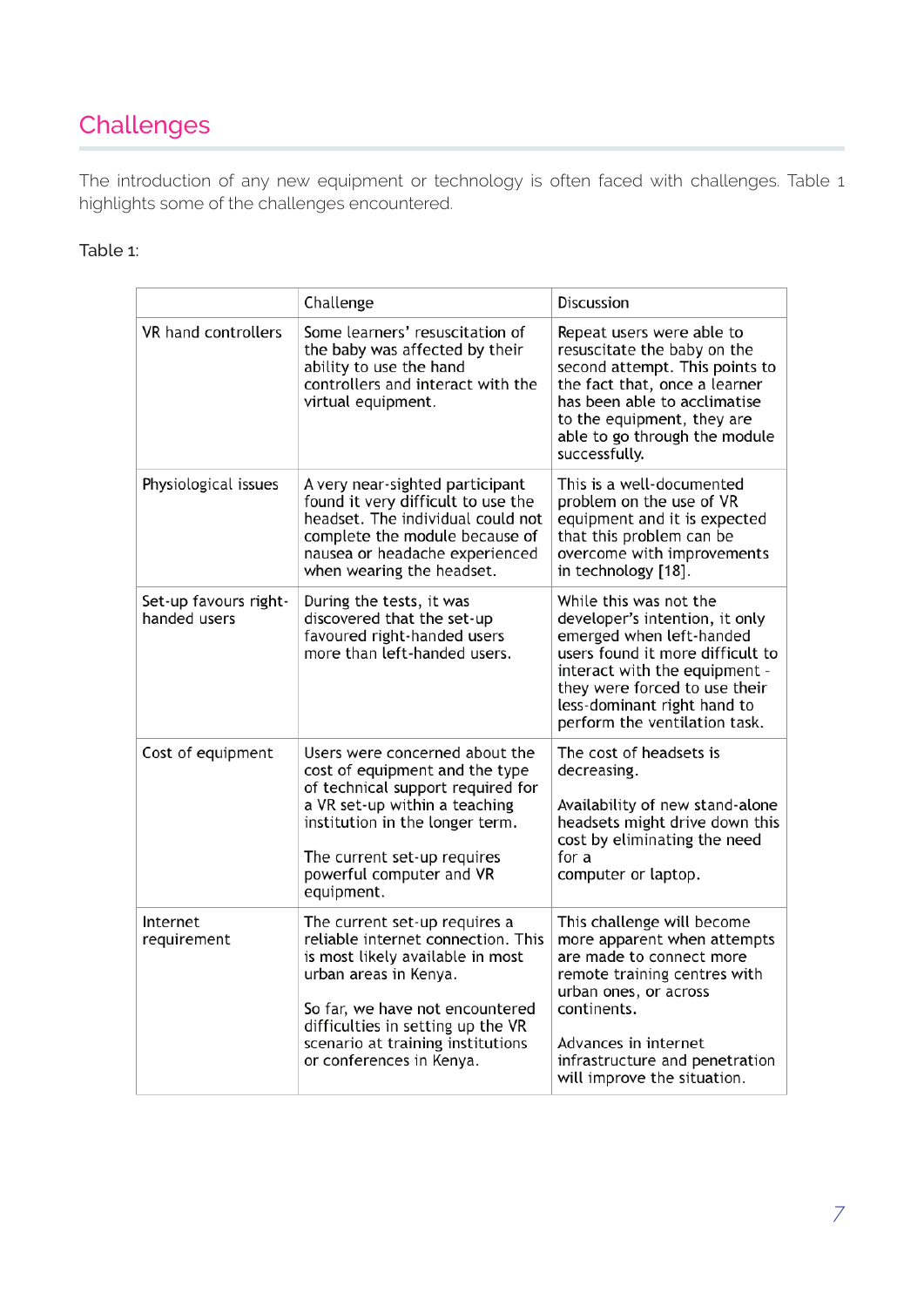#### Conclusion

Our experience in developing and testing LIFE:VR has demonstrated that VR is a feasible and attractive option for clinical education in LMICs. Our beta testers showed a high level of engagement with the technology and were keen to see more content made available. However, there were significant challenges that need to be overcome before VR could be used on a wider scale.

Even though the next-generation headsets are more affordable than first-generation VR systems, the early versions of next-generation VR devices we used require connections to powerful computers and wall-mounted laser tracking systems. However, the latest iterations of these devices, such as HTC VIVE Focus™ and the Oculus Go™, are fully integrated stand-alone headsets that do not require any additional computers or training. There is the potential for learning institutions to transition from the traditional VR technology to adopt stand-alone VR headsets. These headsets are preprogrammed with training modules; learners simply wear the headset and use the hand controller as a pointer to interact with the training scenarios.

As VR technology continues to become more affordable and portable, its potential for adoption in LMICs for clinical education may be significant. Our research team is now investigating how standalone VR headsets could be adopted by training institutions. We are continuing to work on new and expanded training scenarios for the LIFE platform that will be able to use these technologies to deliver high-quality simulation training at scale in LMICs.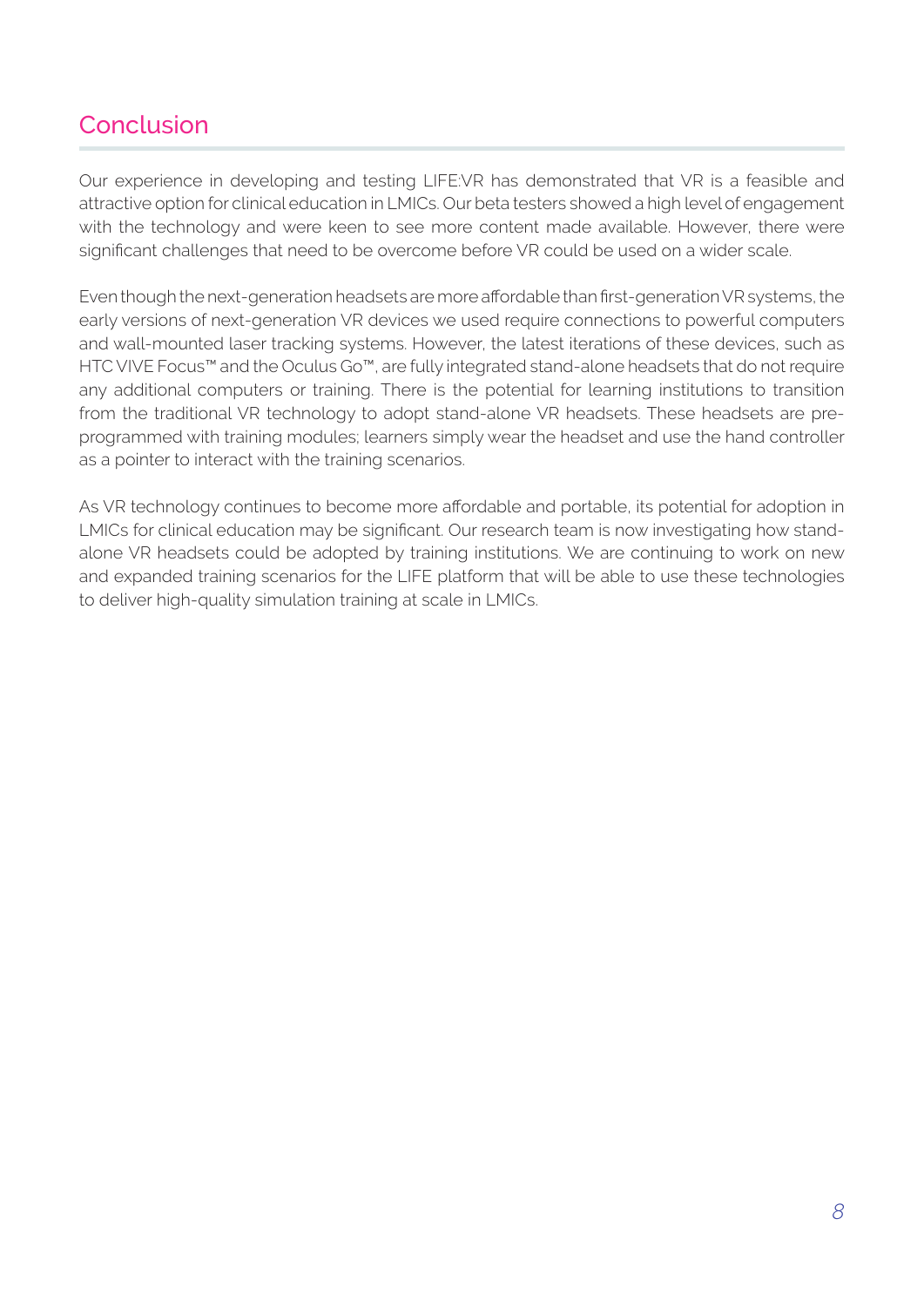#### References

- 1. Gülmezoglu AM et al., Interventions to Reduce Maternal and Newborn Morbidity and Mortality, in Reproductive, Maternal, Newborn, and Child Health: Disease Control Priorities, Jamison DTet al., (eds). 2016, The World Bank Group: Washington DC.
- 2. Liaw SY et al., Comparison of virtual patient simulation with mannequin-based simulation for improving clinical performances in assessing and managing clinical deterioration: randomized controlled trial. Journal of medical Internet research, 2014. 16(9): p. e214-e214.
- 3. Youngblood P et al., Design, development, and evaluation of an online virtual emergency department for training trauma teams. Simul Healthc, 2008. 3(3): p. 146-53.
- 4. Chaudhury S et al., Cost analysis of large-scale implementation of the 'Helping Babies Breathe' newborn resuscitation-training program in Tanzania. BMC Health Services Research, 2016. 16(1): p. 681.
- 5. Li L et al., Application of virtual reality technology in clinical medicine. American Journal of Translational Research, 2017. 9(9): p. 3867-3880.
- 6. Buckley C et al., Virtual Reality A New Era in Surgical Training, in Virtual Reality in Psychological, Medical and Pedagogical Applications, Eichenberg C, Editor. 2012.
- 7. Gallagher AG et al., Virtual reality simulation for the operating room: proficiency-based training as a paradigm shift in surgical skills training. Annals of surgery, 2005. 241(2): p. 364-372.
- 8. Grantcharov TP et al., Randomized clinical trial of virtual reality simulation for laparoscopic skills training. Br J Surg, 2004. 91(2): p. 146-50.
- 9. Gorman PJ et al., Simulation and virtual reality in surgical education: Real or unreal? Archives of Surgery, 1999. 134(11): p. 1203-1208.
- 10. Leatham J. Queen's University Starts VR Medical Training January 2019. 2018 October 12, 2018 [cited 2018]; Available from: https://www.realitytechnologies.com/queensuniversity-starts-vr-medical-training-january-2019/
- 11. Holdings VE. VREducation Holdings Partners. 2018 [cited 2018; Partnerships for VR education]. Available from: http://www.vreducationholdings.com/content/about-us/ partners.asp.
- 12. Wei LD. Virtual reality injects life into medical training at NUS. 2018 May 31, 2018 [cited Oct 2018]; Available from: https://www.straitstimes.com/singapore/virtual-reality-injects-lifeinto-medical-training-at-nus.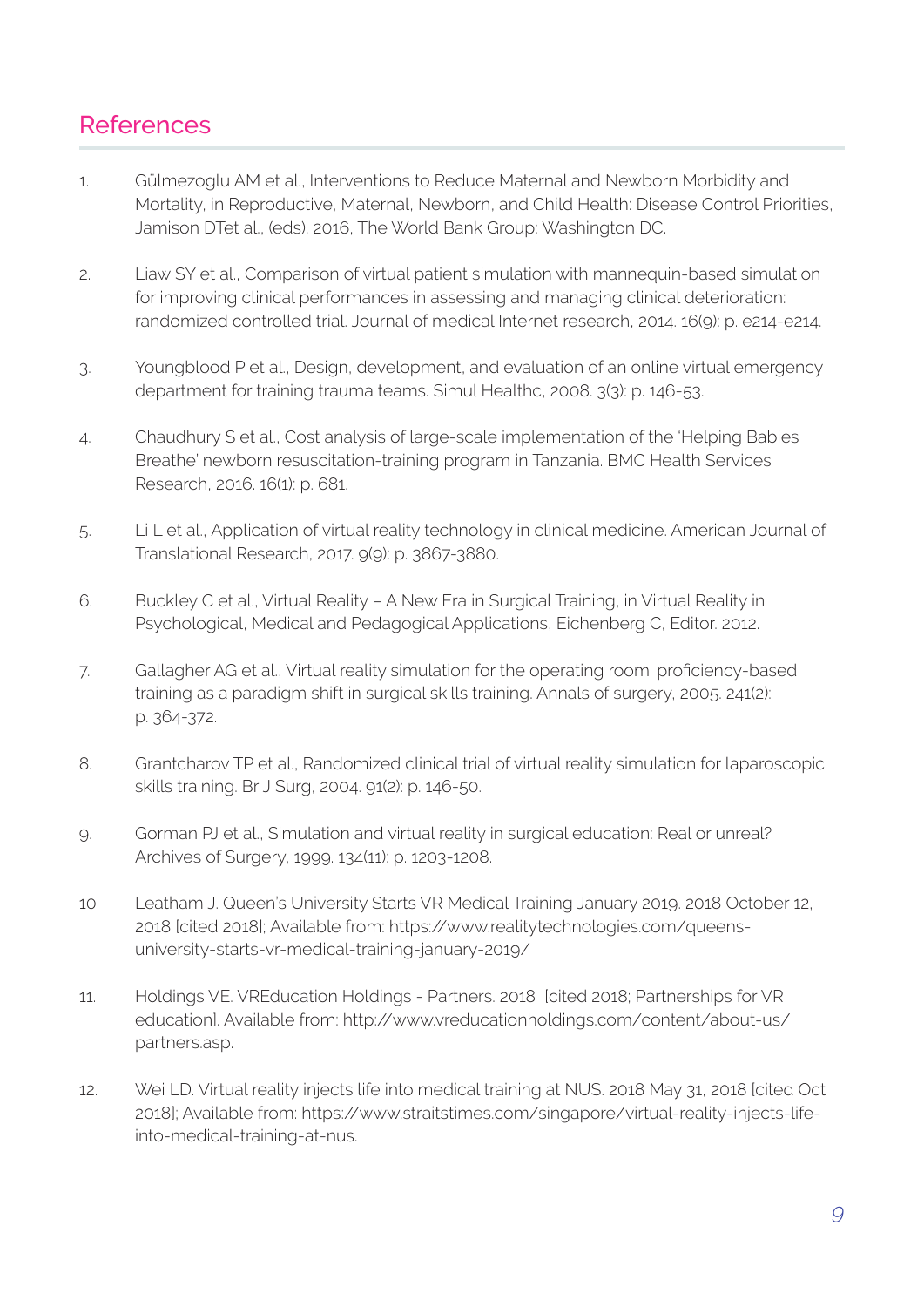- 13. UK Research and Innovation. Comparison of traditional vs. virtual simulation-enhanced training for scaling the cervical cancer surgery workforce in Zambia. 2018 [cited 2018; Available from: https://gtr.ukri.org/projects?ref=MR%2FP025420%2F1.
- 14. Ayieko P et al., A Multifaceted Intervention to Implement Guidelines and Improve Admission Paediatric Care in Kenyan District Hospitals: A Cluster Randomised Trial. PLOS Medicine, 2011. 8(4): p. e1001018.
- 15. Irimu G et al., Developing and Introducing Evidence Based Clinical Practice Guidelines for Serious Illness in Kenya. Archives of disease in childhood, 2008. 93(9): p. 799-804.
- 16. Tuyisenge L et al., Knowledge and skills retention following Emergency Triage, Assessment and Treatment plus Admission course for final year medical students in Rwanda: a longitudinal cohort study. Archives of Disease in Childhood, 2014.
- 17. Mohan D et al., Not thinking clearly? Play a game, seriously! JAMA, 2016. 316: p. 1867-1868.
- 18. Raccoon Gang Virtual reality in eLearning and 9 real life examples. 2018. 2018. Available from: https://raccoongang.com/blog/virtual-reality-elearning-and-9-real-life-examples/